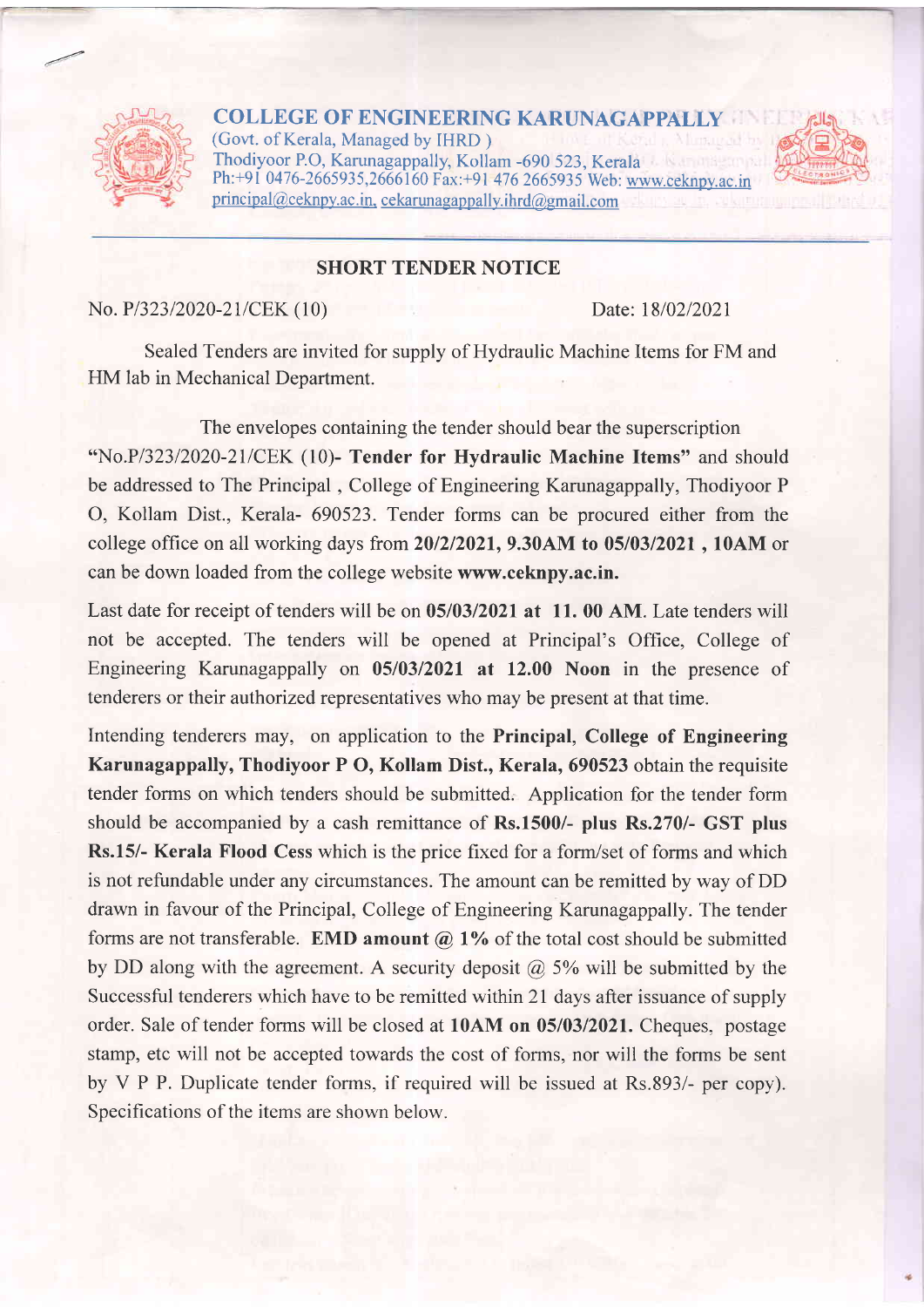|                       |                                    | <b>Hydraulic Machine Items</b>                                                                                                                                                                                                                                                                                                                                                                                                                                                                                                                                                                                                                                                                                                                                                                                                                                                                                                                                                                                                                                                                                                                                                                                                                                                                                                                                                                                                                                                                                    |               |  |  |
|-----------------------|------------------------------------|-------------------------------------------------------------------------------------------------------------------------------------------------------------------------------------------------------------------------------------------------------------------------------------------------------------------------------------------------------------------------------------------------------------------------------------------------------------------------------------------------------------------------------------------------------------------------------------------------------------------------------------------------------------------------------------------------------------------------------------------------------------------------------------------------------------------------------------------------------------------------------------------------------------------------------------------------------------------------------------------------------------------------------------------------------------------------------------------------------------------------------------------------------------------------------------------------------------------------------------------------------------------------------------------------------------------------------------------------------------------------------------------------------------------------------------------------------------------------------------------------------------------|---------------|--|--|
| Sr.<br>N <sub>o</sub> | <b>Items</b>                       | <b>Specifications</b>                                                                                                                                                                                                                                                                                                                                                                                                                                                                                                                                                                                                                                                                                                                                                                                                                                                                                                                                                                                                                                                                                                                                                                                                                                                                                                                                                                                                                                                                                             | Qty<br>(Nos.) |  |  |
| $\mathbf{1}$          | <b>Francis Turbine</b><br>Test Rig | <b>Francis turbine:</b> Turbine power output 5 hp. The turbine runner<br>and guide vanes are made of gun metal casting.<br>Loading device: Cast Iron brake drum of 300 diameters with water<br>cooling arrangement. Channel loading frame with screw rod and 2<br>nos spring balances.<br>Pump: 20 hp, 2880 rpm, 3 phase Reputed ISI branded with<br>discharge of 2000 LPM at 20 m head.<br>Flow measuring device: Gun metal venturimeter made as per<br>ASME standard with 1m length mercury manometer with mercury.<br>The manometer chambers made of brass with brass cocks.<br>Tanks: All tanks are made of 3mm MS Sheet with water repellent<br>FRP leak proof lining or Stainless fewer sheets with the following<br>size: 1500x1200x500 mm.<br>Pipelines and valves: MS pipe of 4 mm thickness welded with<br>flanges. Valves made of gun metal ISI make.<br><b>Pressure gauge</b> (for discharge measurement) : ISI brand make 4"<br>dial, 0 -7 kg per centimeter square Digital RPM indicator with<br>sensor Control panel : MS angle stand to house SIEMENS make<br>main Switch with L&T star delta starter & MCB for overload<br>protection and its installation with earthling.<br>Installation including wiring: The supplier should install the<br>equipment with necessary foundation, if required. The necessary<br>wiring from the electric power point provided in the lab at a<br>maximum distance of 5m.<br><b>Manual</b><br>: Self-explanatory Instruction manual with<br>sample calculation | $\mathbf{1}$  |  |  |
| $\overline{2}$        | Centrifugal<br>pump test rig       | <b>DRIVE:</b> Fixed speed with step cone pulley arrangement.<br>Pipelines: B Class pipes with ISI fittings. Piping systems consists<br>of pipes, pressure relief valve, valves and fitting with Pressure<br>gauges.<br>Pump Motor: 3 hp (2880 rpm) Kirloskar/Suguna/Crompton brand<br>monobloc type centrifugal pump to discharge about 500 lpm $\omega$ 30<br>m head with gun metal jet assembly.<br>Glass tube fitting : ISI brand gun metal Pressure & vaccum gauge :<br>ISI brand or equivalent Valve : Gunmetal valve ISI brand for flow<br>control, Gun metal imported ball valve for tank drain. Gun metal<br>foot valve ISI brand.<br>Sump Tank size: 2000x800x500 mm Measuring tank size:<br>500x500x600 mm with overflow with gauge glass, scale<br>arrangement and a ball valve<br>Tanks: All tanks are made of 3mm MS Sheet with water repellent<br>FRP leak proof lining or Stainless steel plate.<br>Frame work mounting: Mounted on frame work & completely<br>fitted with all the above items as self contained unit suitable for<br>operation without any foundation.<br>Control panel: MS angle stand to house GEM/HPL make main                                                                                                                                                                                                                                                                                                                                                                | $\mathbf{1}$  |  |  |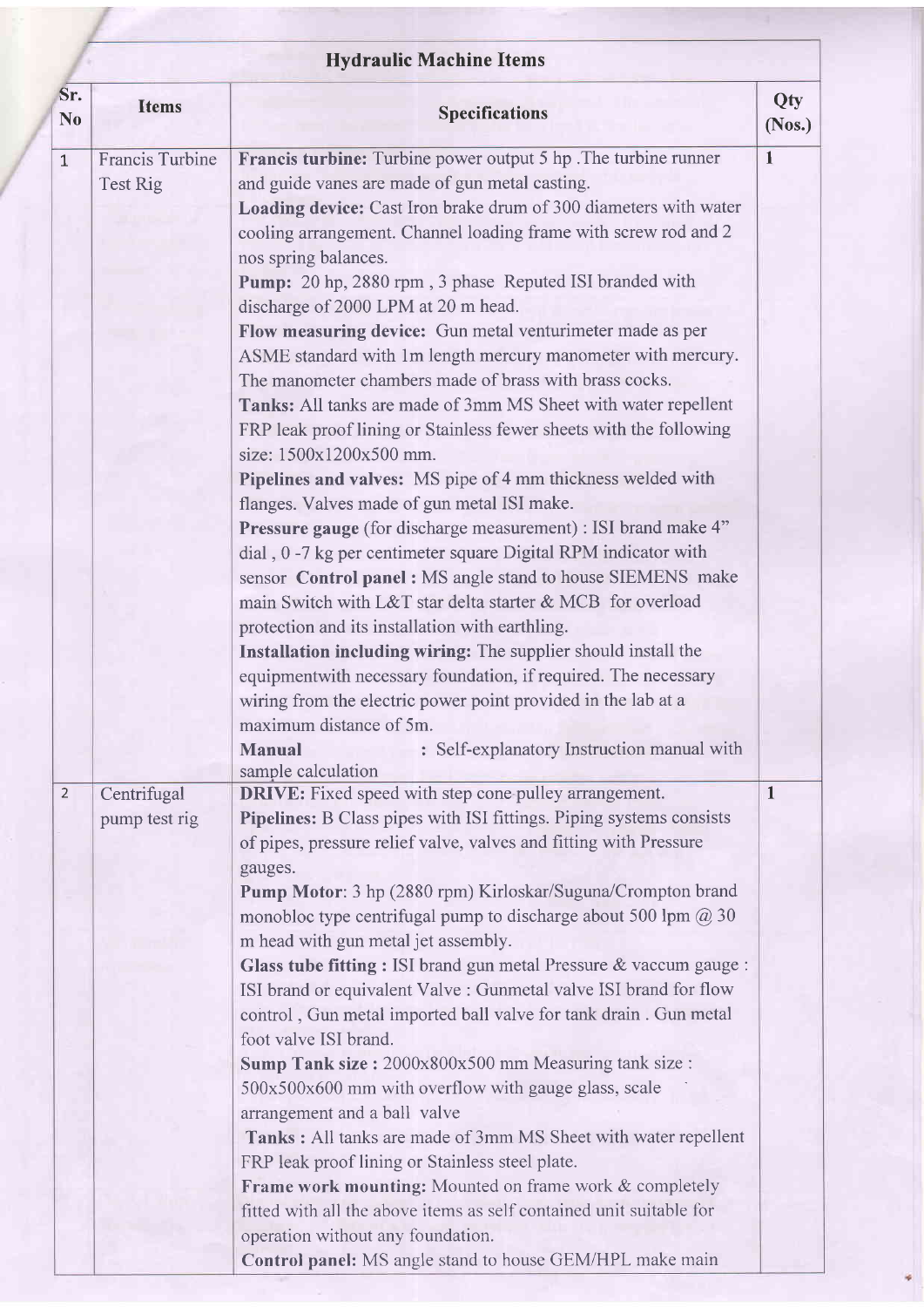|                |               | Switch with L&T starter and energy meter.                                     |              |
|----------------|---------------|-------------------------------------------------------------------------------|--------------|
|                |               | Installation including wiring: The supplier should install the                |              |
|                |               | equipmentwith necessary foundation, if required. The necessary                |              |
|                |               | wiring from the electric power point provided in the lab at a                 |              |
|                |               | maximum distance of 5m.                                                       |              |
|                |               | Manual: Self-explanatory Instruction manual with sample                       |              |
|                |               | calculation                                                                   |              |
| $\overline{3}$ | Cut model of  | Cut model of centrifugal pump for demonstration of working of                 | $\mathbf{1}$ |
|                | Centrifugal   | pump. It must be suitable for the lab/class room demonstration                |              |
|                | pump          | purposes.                                                                     |              |
|                |               |                                                                               |              |
| $\overline{4}$ | Reciprocating | <b>DRIVE:</b> Stepped pulley reduction V belt drive to run the pump at 3      | $\mathbf{1}$ |
|                | Pump test rig | different speeds.                                                             |              |
|                |               | Pipelines: B Class pipes with ISI fittings. Piping systems consists           |              |
|                |               | of pipes, pressure relief valve, valves and fitting with Pressure             |              |
|                |               | gauges.                                                                       |              |
|                |               | Pump Motor: A double acting reciprocating pump of 1hp                         |              |
|                |               | Kirloskar/Suguna/Crompton brand with air vessel to discharge                  |              |
|                |               | about 20 lpm $\omega$ 40 m head with gun metal jet assembly.                  |              |
|                |               | Glass tube fitting: ISI brand gun metal Pressure & vacuum gauge:              |              |
|                |               | ISI brand or equivalent.                                                      |              |
|                |               | Valve: Gunmetal valve ISI brand for flow control, Gun metal                   |              |
|                |               | imported ball valve for tank drain. Gun metal foot valve ISI brand.           |              |
|                |               | Sump Tank size: 2000x800x500 mm Measuring tank size:                          |              |
|                |               | 500x500x600 mm with overflow with gauge glass, scale                          |              |
|                |               |                                                                               |              |
|                |               | arrangement and a ball valve Tanks: All tanks are made of 3mm                 |              |
|                |               | MS Sheet with water repellent FRP leak proof lining Frame work                |              |
|                |               | mounting: Mounted on frame work & completely fitted with all the              |              |
|                |               | above items as self contained unit suitable for operation without any         |              |
|                |               | foundation. Control panel: MS angle stand to house GEM/HPL                    |              |
|                |               | make main Switch with L&T starter and energy meter.                           |              |
|                |               | Installation including wiring: The supplier should install the                |              |
|                |               | equipmentwith necessary foundation, if required. The necessary                |              |
|                |               | wiring from the electric power point provided in the lab at a                 |              |
|                |               | maximum distance of 5m.                                                       |              |
|                |               | Manual: Self-explanatory Instruction manual with sample                       |              |
|                |               | calculation                                                                   |              |
| 5              | Metacentric   | METACENTRIC HEIGHT SPECIFICATIONS:                                            | $\mathbf{1}$ |
|                | Apparatus     | : 800 x 800 x 400 mm, SS304<br>Sump tank                                      |              |
|                |               | : A hollow ship model made up of SS of size<br><b>Ship Model</b>              |              |
|                |               | 300x200mm and 100mm height, with balancing or tilting weights                 |              |
|                |               | and circular weights                                                          |              |
|                |               | Angle Measurement: A pendulum & graduated protractor for                      |              |
|                |               | measuring tilt angle.                                                         |              |
|                |               | Experimental Capability: Determination of Metacentric height of               |              |
|                |               | Cargo and War Ship<br>Manual: Self-explanatory Instruction manual with sample |              |
|                |               | calculation                                                                   |              |
| 6              | Digital Stop  | Digital stop watch:-digital racer with time, date, alarm and one lap          | 6            |
|                | Watch         | function, 1/100th of a second, provided with start, stop and reset            |              |
|                |               | options.                                                                      |              |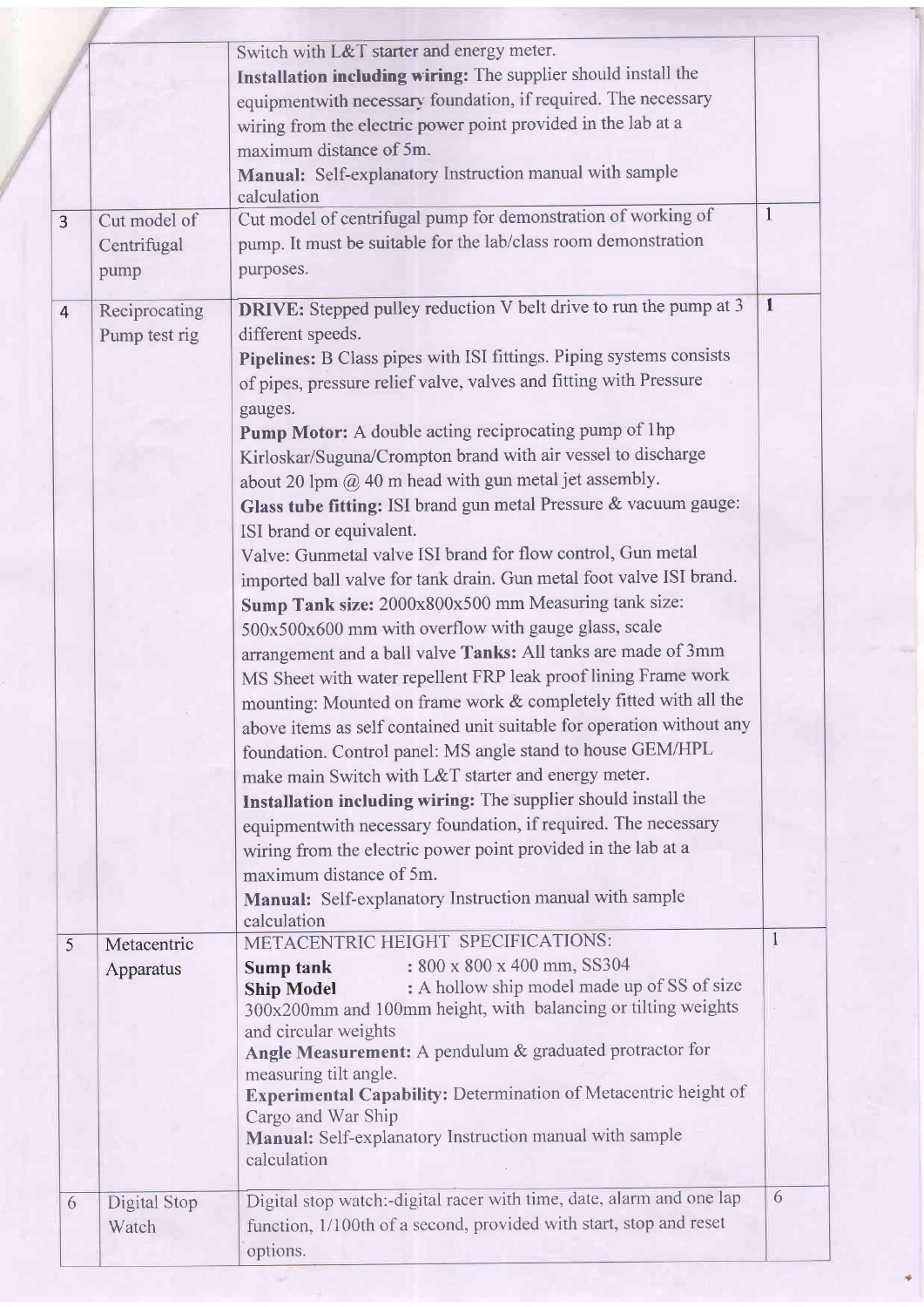| Digital<br>Tachometer | Non Contact Tachometer:-<br>Portable digital tachometer having a minimum of 5 digit bright<br>display, powered by battery and housed in a compact casing,<br>Provided with data hold functions and low battery indicators. |  |
|-----------------------|----------------------------------------------------------------------------------------------------------------------------------------------------------------------------------------------------------------------------|--|
|                       | Durable, precise and accurate over wide ranges of RPM<br>measurements                                                                                                                                                      |  |

 $\sim 10^6$ 

a de la constitución de la constitución de la constitución de la constitución de la constitución de la constit<br>El constitución de la constitución de la constitución de la constitución de la constitución de la constitución

<u>Proprietoria de la companhabete de la co</u>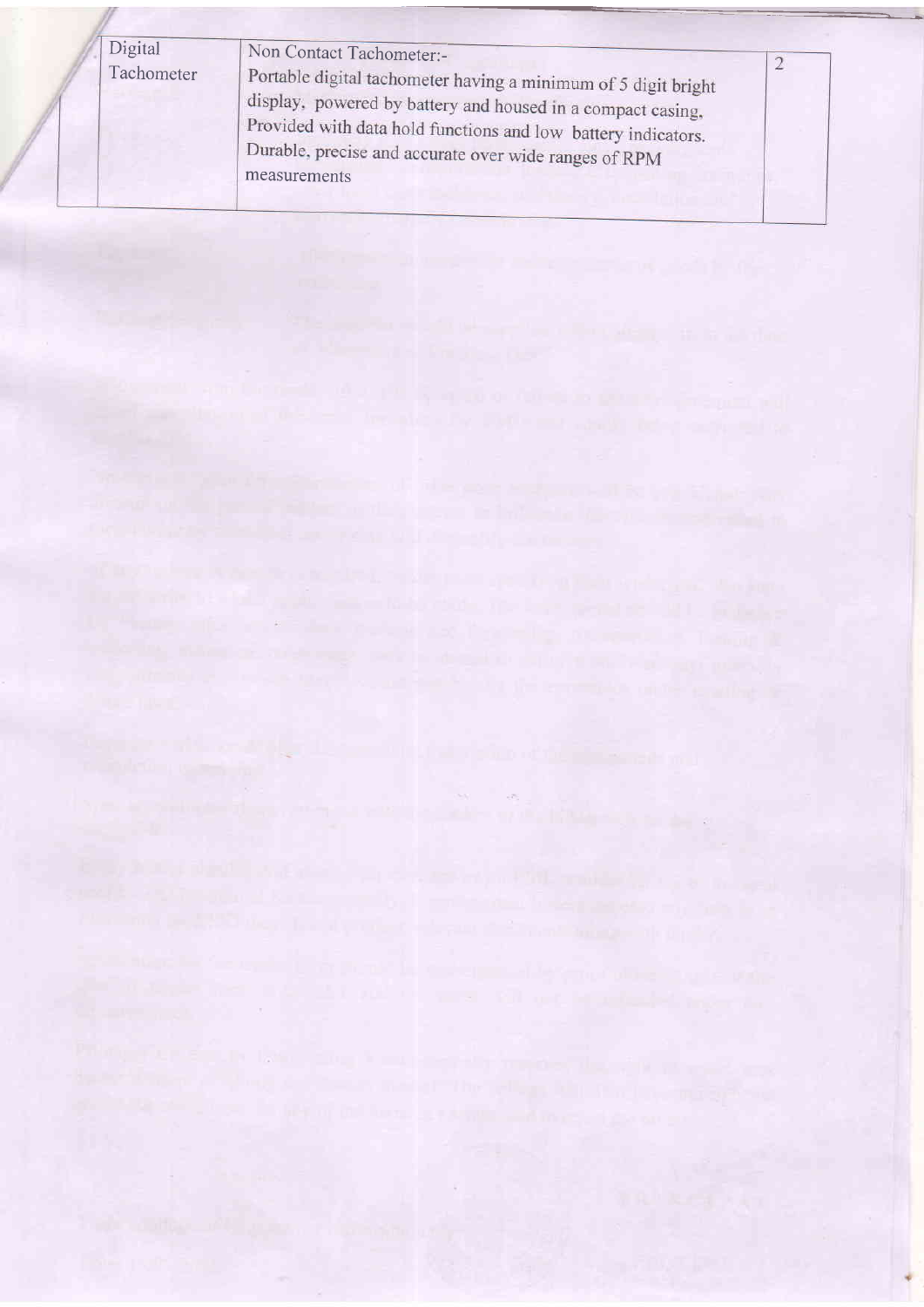|                    |                | тегшэ анч сончинных                                                                                                                                                                                                   |
|--------------------|----------------|-----------------------------------------------------------------------------------------------------------------------------------------------------------------------------------------------------------------------|
| Warranty           |                | : Minimum 3 years onsite full warranty.                                                                                                                                                                               |
| Price              |                | : Including Ex Factory price, excise duty, packing and<br>forwarding, transportation, loading & unloading, insurance,<br>other local costs incidental to delivery, installation and<br>warranty/ guaranty commitments |
| Payment            | $\ddot{\cdot}$ | 100% payment on receipt and acceptance of goods by the<br>consignee                                                                                                                                                   |
| Delivery Schedule: |                | The material should be supplied within 30 days from the date<br>of placement of Purchase Order.                                                                                                                       |

Terms and conditions

Withdrawal from the tender after it is accepted or failure to execute agreement will entail cancellation of the order forfeiting the EMD and supply being entrusted to another firm.

No representation for enhancement of price once accepted will be considered. Any attempt on the part of bidders or their agents to influence the officers concerned in their favour by personnel canvassing will disqualify the bidders.

If any license or permit is required, bidder must specify in their tender and also state the authority to which application is to be made. The rates quoted should be inclusive Ex Factory price, excise duty, packing and forwarding, transportation, loading & unloading, insurance, other local costs incidental to delivery and warranty/ guaranty commitments etc. which may become payable by the contractor under existing or future laws.

Payment will be made after the successful installation of the equipments and completion of training.

Special conditions if any, attended with the tenders of the bidder will not be applicable.

Every bidder should send along with their tender an EMD amount  $(a)$  1% of the total cost by DD payable at Karunagappally, if government have exempted any firm from fumishing the EMD they should produce relevant documents along with tender.

Application for the tender form should be accompanied by proof of remittance of the cost of tender form with GST and the same will not be refunded under any circumstances.

Principal College of Engineering Karunagappally reseryes the right to reject any tender without assigning any reason thereof. The college will also have the right to accept the rate quoted for any of the items in a tender and to reject the others.

 $\overline{\phantom{a}}$ 



PRINCIPAL COLLEGE OF ENGINEERING KARUNAGAPPALLY

PRINCIPAL

nu

Date: 18/02/2021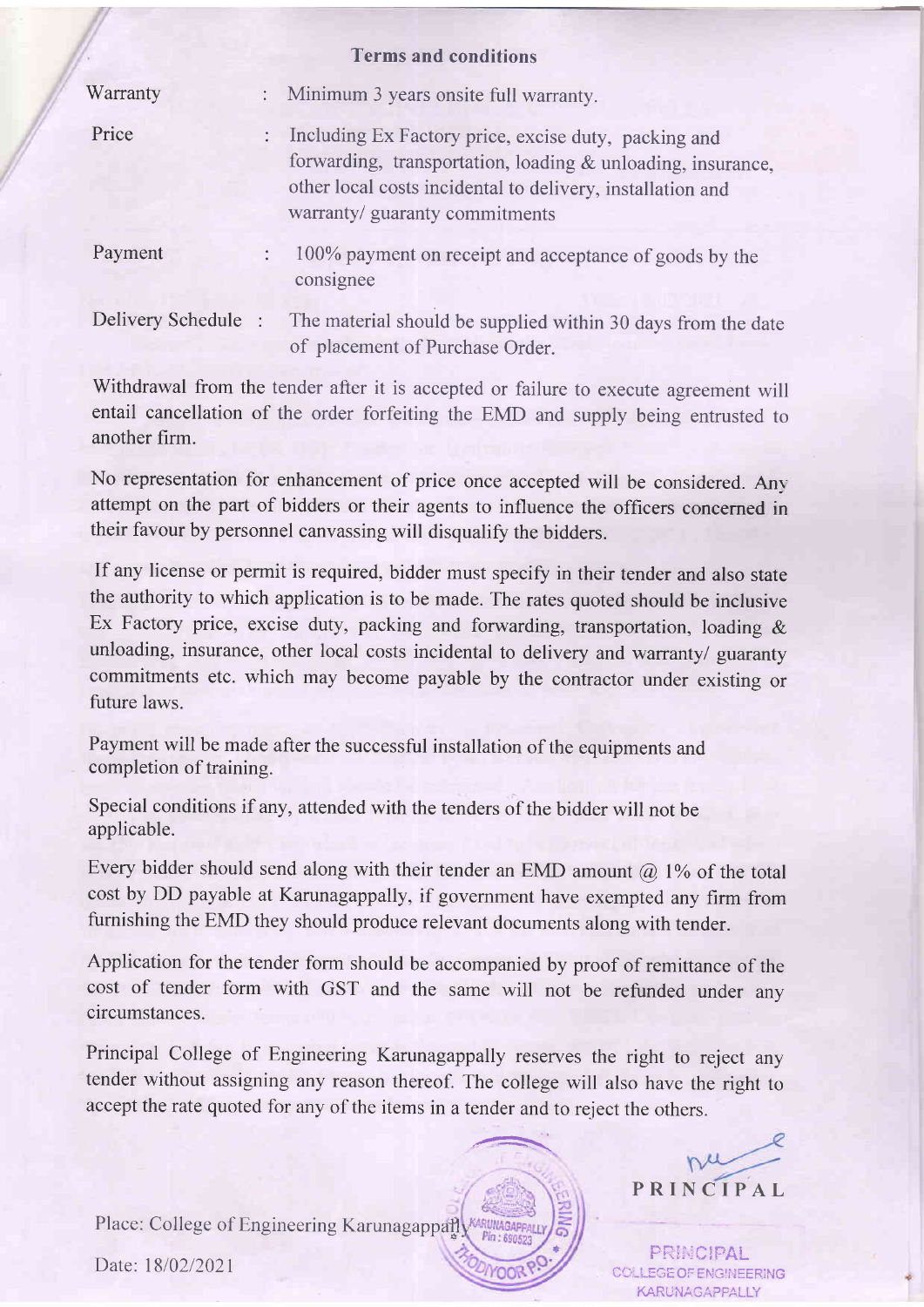# COLLEGE OF ENGINEERING

## KARUNAGAPPALLY-KOLLAM

KERALA-690518

# TENDER

### Containing General Conditions of Contract and

Schedule for the supply of

Name of Tenderer Address Signature of Tenderer

Last date and time for the receipt of tenders

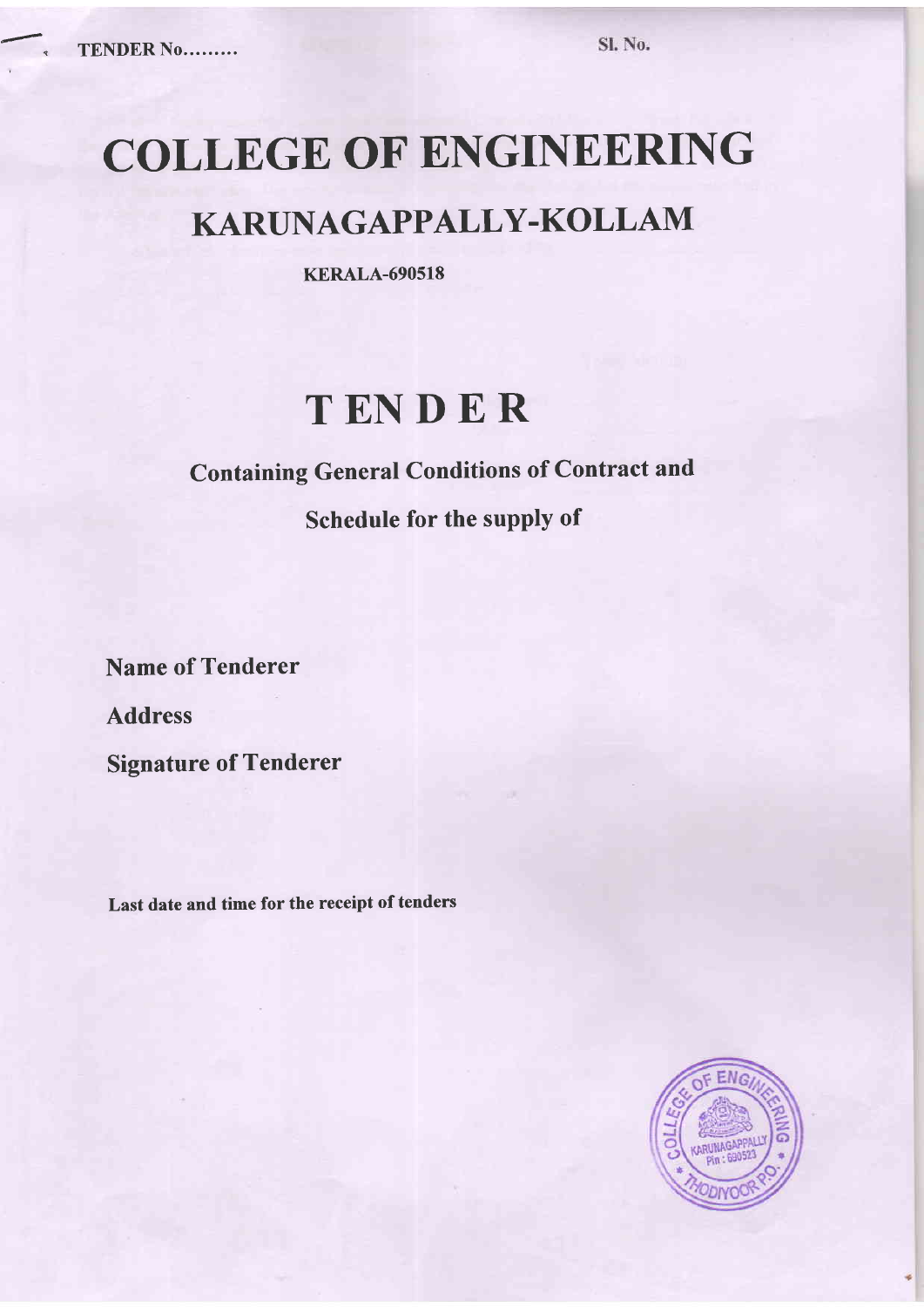#### **FORM OF TENDER**

Sir.

I/we hereby tender to supply, under the annexed general conditions of contract, the whole of the articles referred to and described in the attached specification and schedule, or any portion therof, as may be decided by the Principal, College of Engineering Karunagappally, Kollam Dist at the rates quoted against each item. The articles will be delivered within the time and at the places specified in the schedule.

llW e I am/ ar e remittin g/have separately remitted amount of Rs...........

 $\sim$ 

.as earnest money.

### Yours faithfully

(Signature).

(Address)

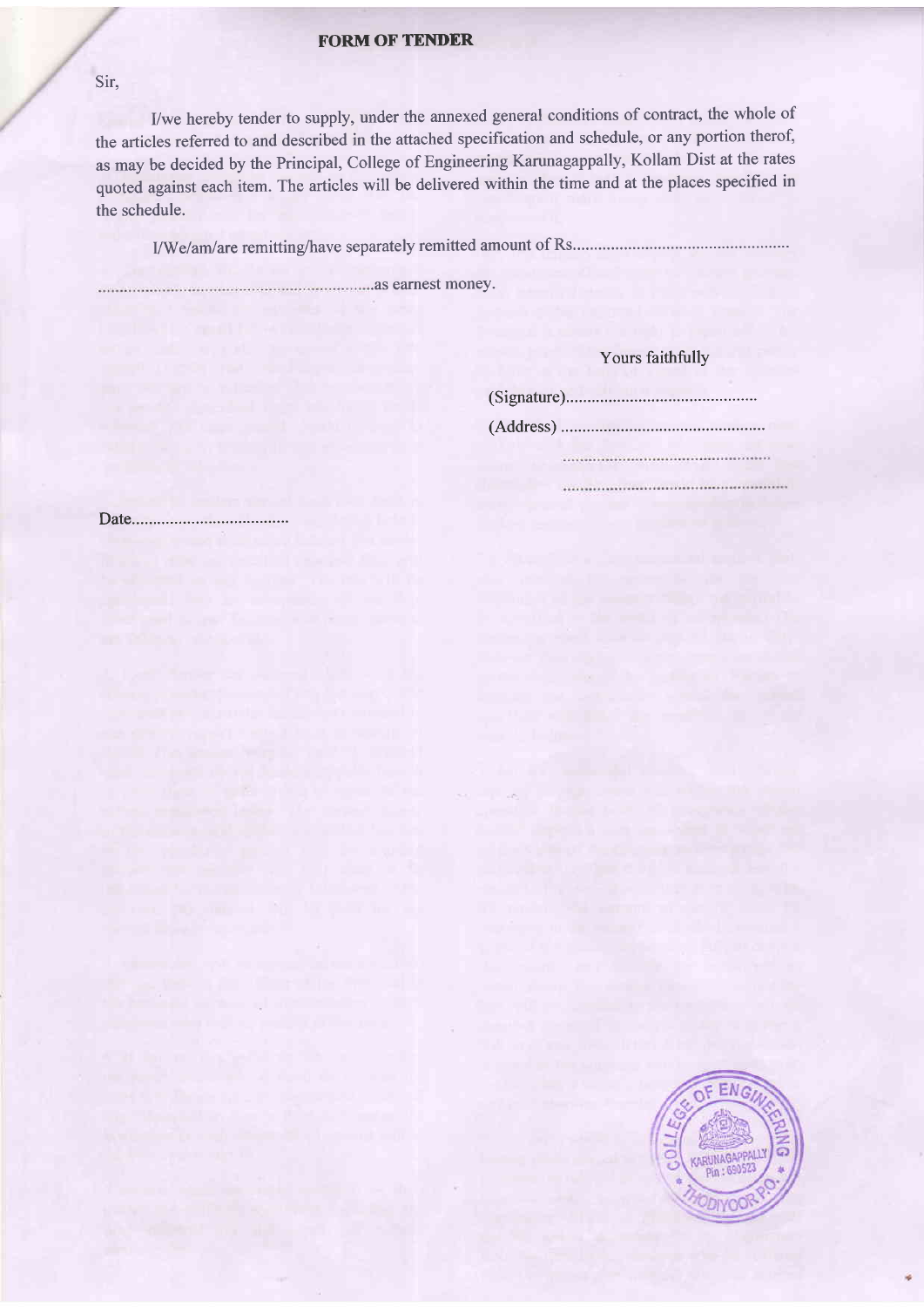Sealed tenders are invited for the supply of the materials a specified in the schedule below.

l.The tenders should be address to the officer mentioned below in a sealed cover with the tender number and the name shown below duly superscripted on the cover

2. The tenders should be in the prescribed form which can be obtained from the officer mentioned below on payment of the price which is also noted below. Duplicate copies of tender forms will also be issued at the rate specified below. The cost of tender forms once paid will not be refunded. Tenders which are not in the prescribed form are liable to be rejected. The rates quoted should be only in Indian currency, tenders in any other currency are liable to rejection.

3. Intending tenders should send their tenders so as to reach the officer mentioned below, on due date and time(noted below). No tender received after the specified date and time will be accepted on any account. The rate will be considered firm for acceptance till the date mentioned below. Tenders with price variation are liable to be rejected.

4. Every tender should send along with his tender, an earnest money of one per cent of the total cost of the articles tender for (rounded to the nearest rupee) subject to a minimum of Rs.30. The amount may be paid by demand draft (crossed) on the Karunagappally branch of State Bank of India drawn in favour of the officer mentioned below. The earnest money of the unsuccessful tenders are settled; but that of the successful tenders will be adjusted towards the security that will have to be deposited for the satisfactory fulfilment of the contract. No interest will be paid for the earnest money deposited

5. The tenders will be opened on the appointed day and time in the officer of the Principal in the presence of such of those tenders or their nominees who may be present at that time.

6. lf any tenders withdraw his tender before the expiry of the period fixed for keeping the rates firm for acceptance, the earnest money, if any, deposited by him will be forfeited to the Institution or such action, taken against him as the Principal thinks fit.

7. Tenders shall invariably specified in their tender the delivery conditions including the time required for the supply of articles tendered for.

8. (a) The tenders shall clearly specify whether the articles offered bear Indian Standards Institution Certification Mark or not. In such cases, they shall produce copies of cases, they shall produce copies of certification mark along with their tender in support of it.

(b) The tenders shall clearly specify whether the goods are offered from indigenous sources, from imported stocks in India or from foreign sources to be imported under a licence. The Principal reserves the right to reject offers for import goods if the import trade control policy in force at the time of award of the contract prohibits or restricts such imports

9 The final acceptance of the tenders rests entirely with the Principal who does not bind himself to accept the lowest or any tender. But the tenders on their part should be prepared to carry out such portion of the supplies included in their tenders as may be allotted to them.

10. Nevertheless , the successful tenders shall also execute an agreement for the due fulfilment of the contract within the period to be specified in the letter of acceptance. The contractor shall have to pay all stamp duty, lawyers' charges and other expenses incidental to the execution of the agreement. Failure to execute the agreement within the period specified will entail the penalties set out in para 12 below.

11.(a) the successful tenderer shall, before signing the agreement and within the period specified in the letter of acceptance of the tender, deposit a sum equivalent to 5 percent of the value of the contract as security for the satisfactory fulfilment of the contract less the amount of money deposited by him along with his tender. The amount of security may be deposited in the manner prescribed in clause 4 supra. If the successful tenderer fails to deposit the security and execute the agreement as stated above, the earnest money deposited by him will be forfeited to the Institution and the contract arranged elsewhere at the defaulter's risk and any loss incurred by the Institution account of the purchase will be recovered from the defaulter who will, however, not entitled to any gain accruing thereby

 $\eta_{\rm g}$ (b) In cases where a <sup>s</sup> having made partial supplies fails morrelly the contracts in full, all or any of the materials not supplied may at the discretions of Purchasing Officer, be purchased by means of another tender quotation or by negotiation from the next higher tenderer who had offered from the next higher tenderer who had offered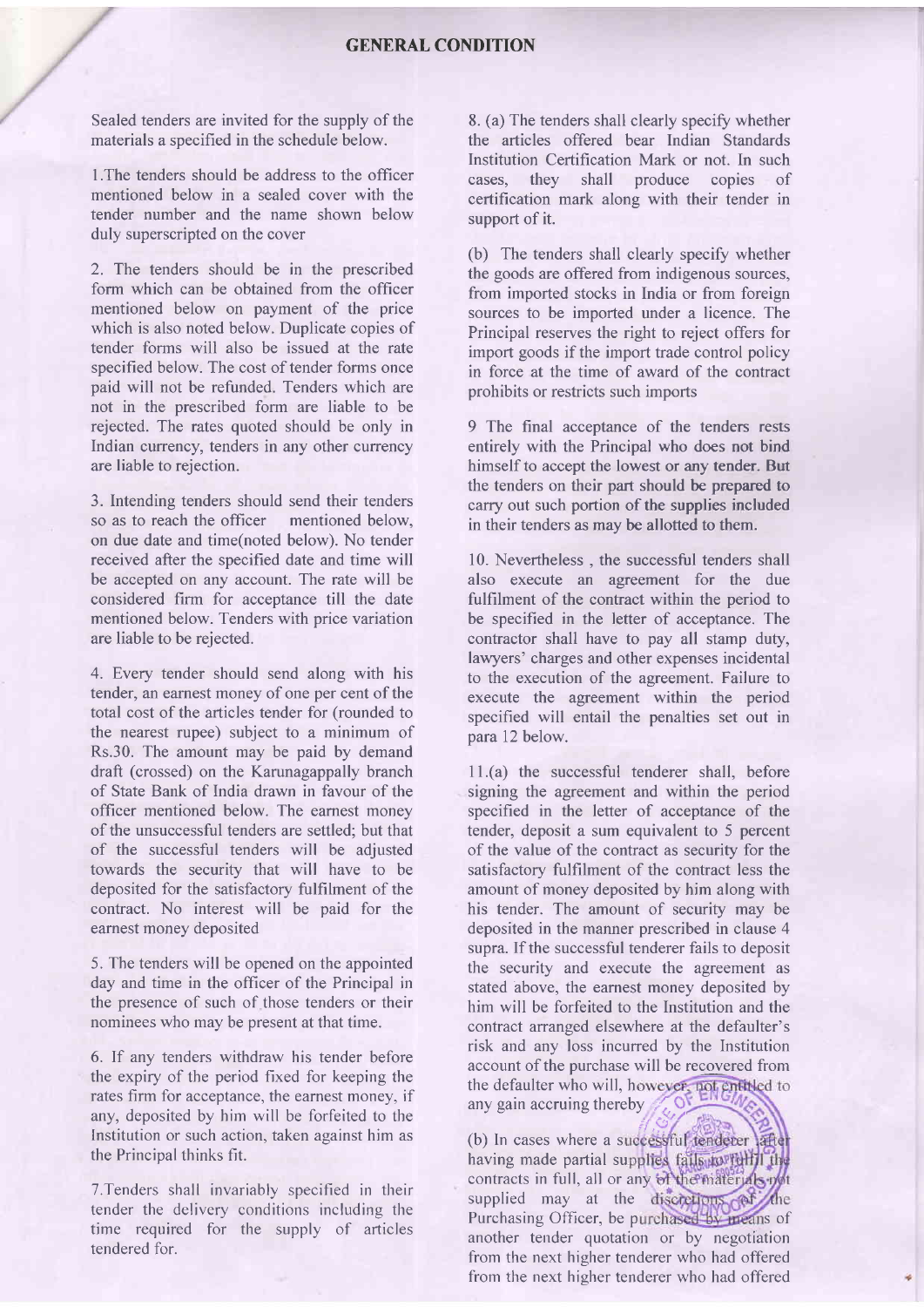to supply already and the loss, if any, caused to the Institution shall thereby together with such sums as may be fixed by the Institution towards damages be recovered from the defaulting tenderer.

12. The security deposit shall subject to the conditions specified herein, be returned to the contractor within three-months after the expiration of the contract, but in the event of any dispute arising between the Principal and the Contractor, the Principal shall be entitled to deduct out of the deposits of the balance threof , until such dispute is determined the amount of such damages, costs, charges and expenses as may be claimed. The same may also be deducted from any other sum which may be due at anytime from the Institution to the contractor. In all cases where there are guarantee for the goods supplied the security deposit will be released only after the expire of the guarantee period.

13. Ml payment to the contract will be made by the purchasing officer in due course by cheque only an any schedule bank at Karunagappally decided by the Principal.

14. Payment will be made only after the supplies are completed by the contractor and taken to stock of the College of Engineering Karunagappally, Kollam after due verification' No part Payment will be made

15. (a) In case the contractor fails to supply and deliver any of the said articles and things within the time provided for delivery of the same, or in case the contractor commits any breach of any of the covenants, stipulations and , agreements herein contained, and in his part to be observed and performed then and any in such case , it shall be lawful for the Principal (if he thinks fit to do so) to arrange for the purchase of the said articles and things from elsewhere or on behalf of the Principal, College of Engineering by an order in writing under the hand of the purchasing officer put an end , to this contract al-id in case the Principal, College of Engineering shall have incurred , sustained or been put to any, costs, damages, or expenses by reason of such purchase or by reason of this contract having been so put an end to or in case any difference in price, compensation,loss,costs,damages,expenses or other money shall then or any time during the continuance of this contract by payable by the

contract to College of Engineering under any by virtue of this contract, it shall be lawful for the Principal, College of Engineering Karunagappally from and moneys for the time being payable or owing to the contractor from the Principal under or by virtue this contract or otherwise to pay and reimburse the Principal all such costs, damages and expenses they may have sustained , incurred or been put to by reason of the purchase made elsewhere or by reason of this contract having been so put an end to as aforesaid and also all such difference in price, compensation, loss, costs, damages, expenses and other moneys and shall for the time being be payable by the contractor aforesaid.

(b.) In case any difference or dispute arises in connection with the contract, all legal proceedings relating to the matter shall be<br>instituted in the Court within whose instituted in the Court within jurisdiction the purchasing officer voluntarily resides.

16. (a) No representation for enhancement of rates once accepted will be considered.

(b) In the case of imported goods, when the price accepted is the ex-site price quoted by the tenderer, the benefit of any reduction in the c.i.f, price should inform to the Principal

17. Tenders should be prepared to accept orders subject to the penalty clause for forfeiture of security in the event of default in supplies or failure to supply within the stipulated period

18. Telegraph quotations will not be considered unless they give details of price and are immediately followed by confirmation with full relevant details posted before the due date of the tender.

19.(a) The prices quoted should be inclusive of all taxes, duties, cesses, etc...Which are or may become payable by the contractor under existing or future laws or rules of the country of origin/supply or delivery during the course of execution of the contract.

(b) In case payment of customs/excise duty is to be made by the Purchasing Officer, the Purchasing Officer will pay the duty on the unloaded invoice price" only in the first instance any difference being paid availery the Pin: 690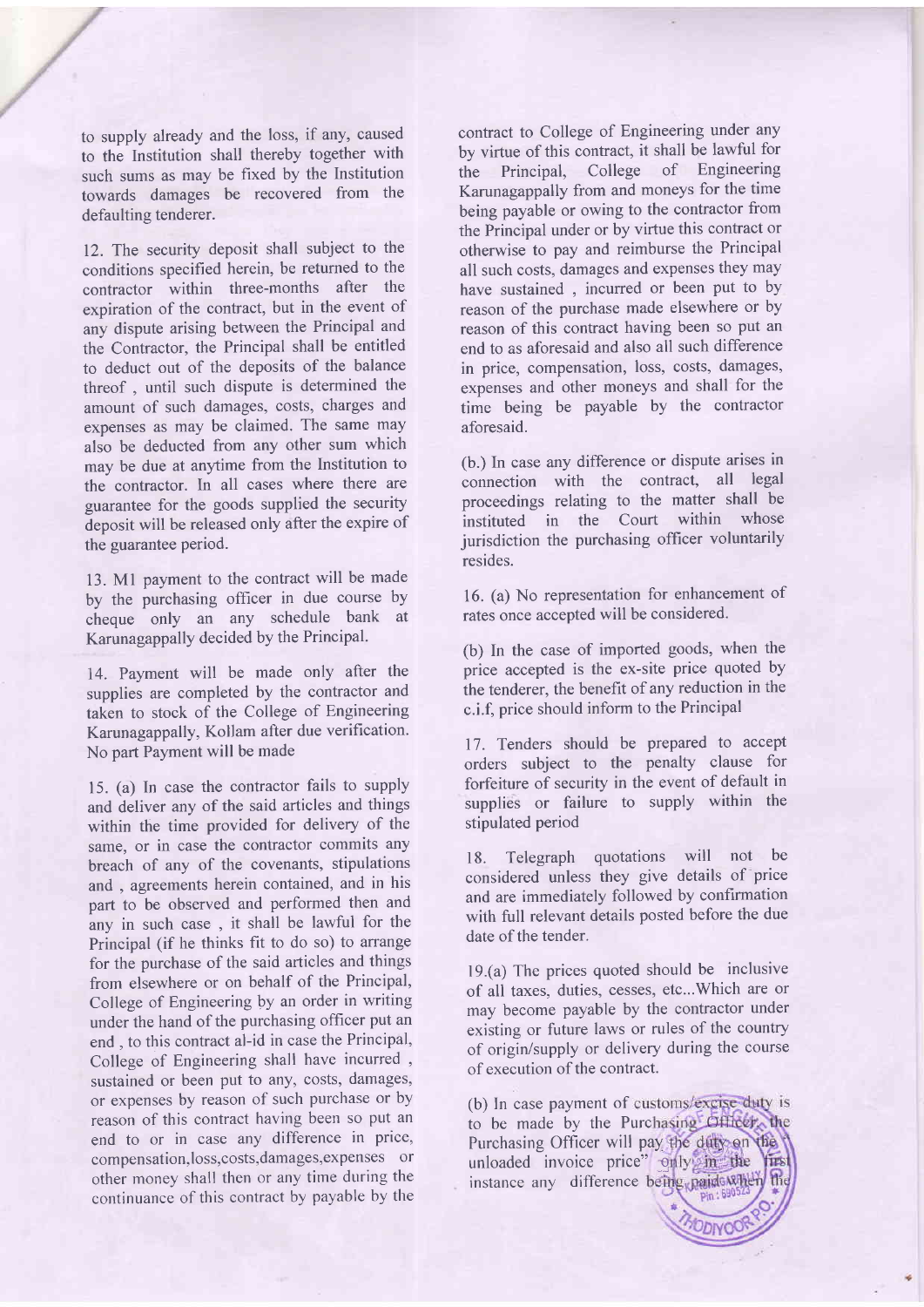tendere produces the final assessment orders later

20. Special conditions, if any, of the tenderers attached with the tender will not be applicable to the contract unless they are expressly accepted in writing by the purchaser

21. The tenderer should send along with his tender an agreement executed and signed on Kerala Sm. Paper worth Rs.200/- specimen form of agreement is annexure to this tender, Tenders without the agreement on stamped paper will be rejected outright.

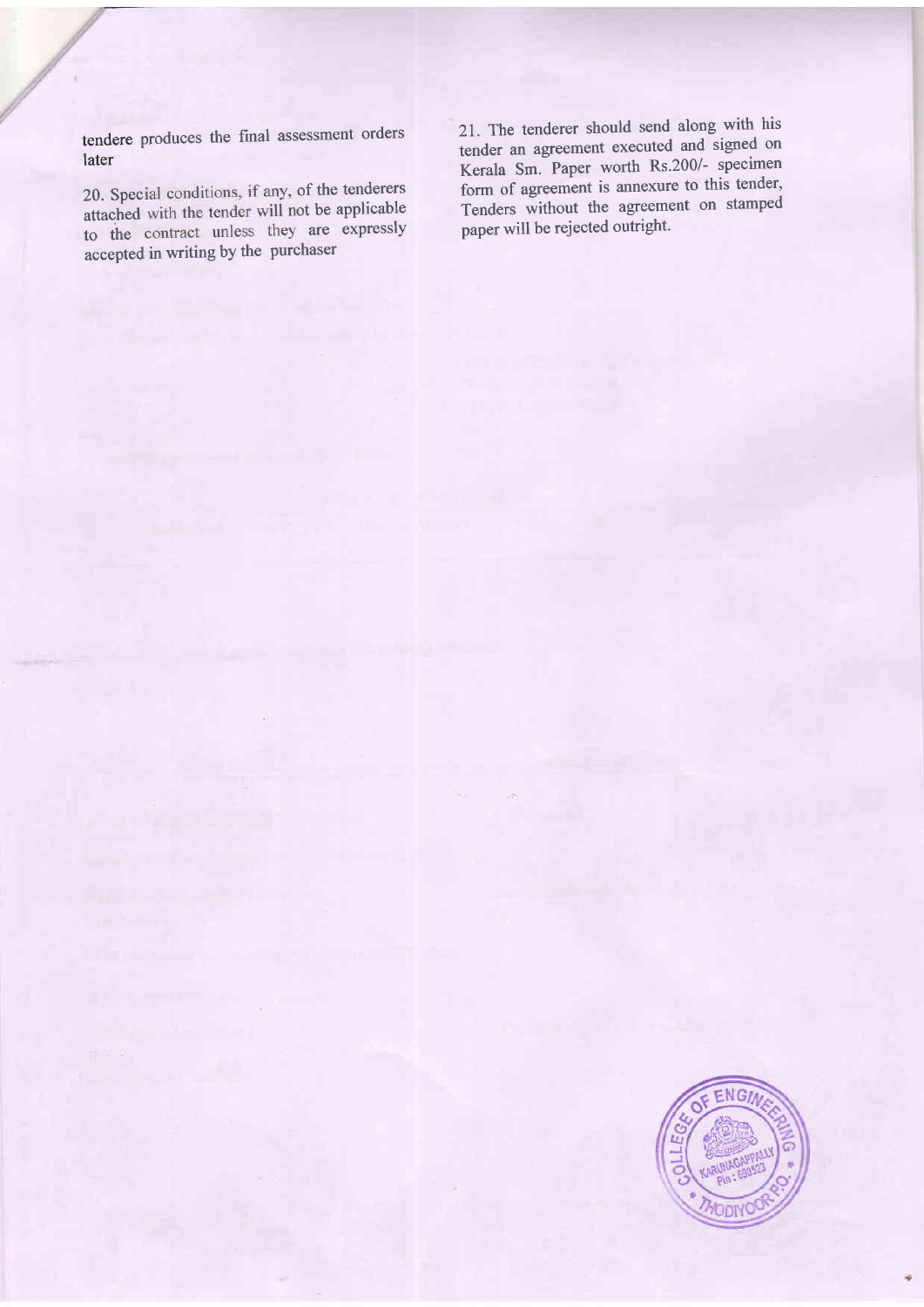| Due date and time for receipt of tender                                                                                                                              |  |  |  |  |  |
|----------------------------------------------------------------------------------------------------------------------------------------------------------------------|--|--|--|--|--|
| Date and Time for opening of tender                                                                                                                                  |  |  |  |  |  |
| Date up to which the rates are to be firm                                                                                                                            |  |  |  |  |  |
| Price of tender from                                                                                                                                                 |  |  |  |  |  |
| Price of duplicate copy                                                                                                                                              |  |  |  |  |  |
| Address of Officer from whom tender forms are                                                                                                                        |  |  |  |  |  |
| To be obtained and to whom tenders are to be sent:<br>Principal,                                                                                                     |  |  |  |  |  |
| College of Engineering Karunagappally,<br>Thodiyoor P O, Kollam,<br>KERALA, PIN-690518<br>Name of Office<br>Do<br>Name & designation of the Purchasing Officer<br>Do |  |  |  |  |  |
| <b>SCHDULE OF MATERIALS</b><br>S <sub>1</sub><br>Specification<br><b>Quality Unit</b><br>Rate<br>Amount<br><b>CGST</b><br><b>SGST</b><br>Total<br>No.                |  |  |  |  |  |
| Separately attached                                                                                                                                                  |  |  |  |  |  |
| Whether samples essentials : If Required<br>If required                                                                                                              |  |  |  |  |  |
| Period within which goods should be delivered                                                                                                                        |  |  |  |  |  |

Ġ,

Rates should be quoted for delivery supply order

Immediately after the receipt of the

FOR College of Engineering, Karunagappally, Kollam

at Department Stores

Other special conditions the stores in good condition

Payment will be effected after receipt of